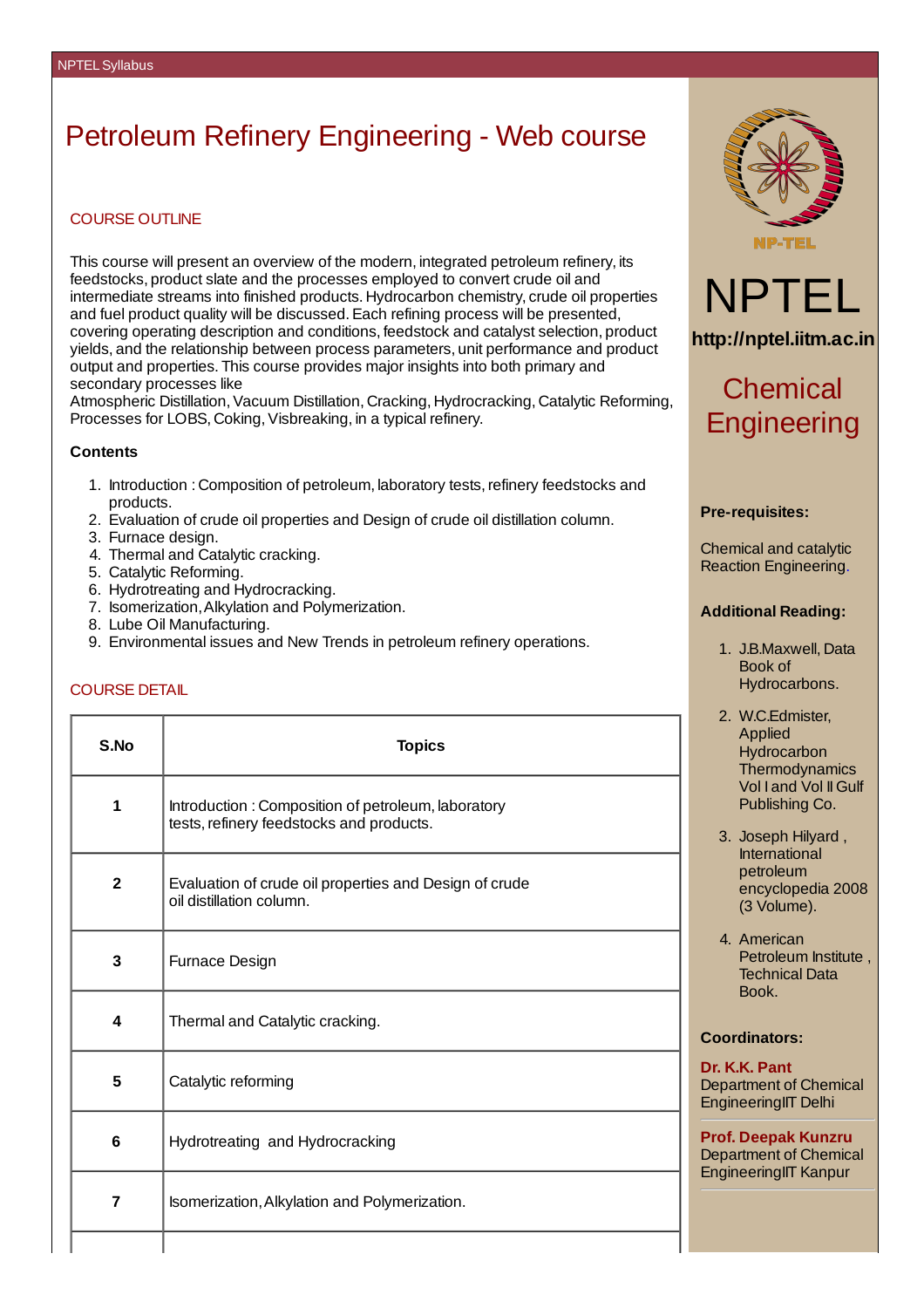|   | Lube oil manufacturing                                                |  |
|---|-----------------------------------------------------------------------|--|
| 9 | Environmental issues and New Trends in petroleum refinery operations. |  |

## **Detailed Course Plan**

| Module No.     | <b>Topics</b>                                                                                                                                                                                                                                                                                                                                                                                                                   |
|----------------|---------------------------------------------------------------------------------------------------------------------------------------------------------------------------------------------------------------------------------------------------------------------------------------------------------------------------------------------------------------------------------------------------------------------------------|
| $\mathbf{1}$   | Introduction: Composition of petroleum, laboratory<br>tests, refinery feedstocks and products.<br>L1: General Definations<br>L2: Introduction to petroleum refinery<br>L3: Classification of Crude oil<br>L4: Characterization of crude oil , Composition of crude<br>L5: Physical properties<br>L6: Crude oil; analysis and distillation<br>L7: Introduction to refinery "feedstock/s" and refinery<br>products                |
| $\overline{2}$ | Evaluation of crude oil properties and Design of crude<br>oil distillation column<br>L1: Dehydration and desalting of crude.<br>L2: Crude Assay ASTM TBP distillations evaluation of<br>crude oil properties.<br>L3: API gravity various average boiling points and mid<br>percent corves.<br>L4: Evaluation of properties of crude oil and its<br>fractions.<br>L5: Design concept of crude oil distillation column<br>design. |
| 3              | Furnace design<br>$L1$ : Test $1$<br>L2:Test2                                                                                                                                                                                                                                                                                                                                                                                   |
| 4              | Thermal and Catalytic cracking<br>L1: Coking and Thermal process, Delayed coking.<br>L2: Catalytic cracking, Cracking reactions, Zeolite<br>catalysts.<br>L3: Cracking Feedstocks and reactors, Effect of<br>process variables.<br>L4: FCC Cracking, Catalyst coking and regeneration,<br>Design concepts, New Designs for Fluidized-Bed<br>Catalytic Cracking Units.                                                           |
| 5              | Catalytic Reforming<br>L1: Objective and application of catalytic reforming<br>process reforming catalysts.<br>L2: Reformer feed reforming reactor design continuous<br>and semi regenerative process.                                                                                                                                                                                                                          |
| 6              | Hydrotreating and Hydrocracking                                                                                                                                                                                                                                                                                                                                                                                                 |